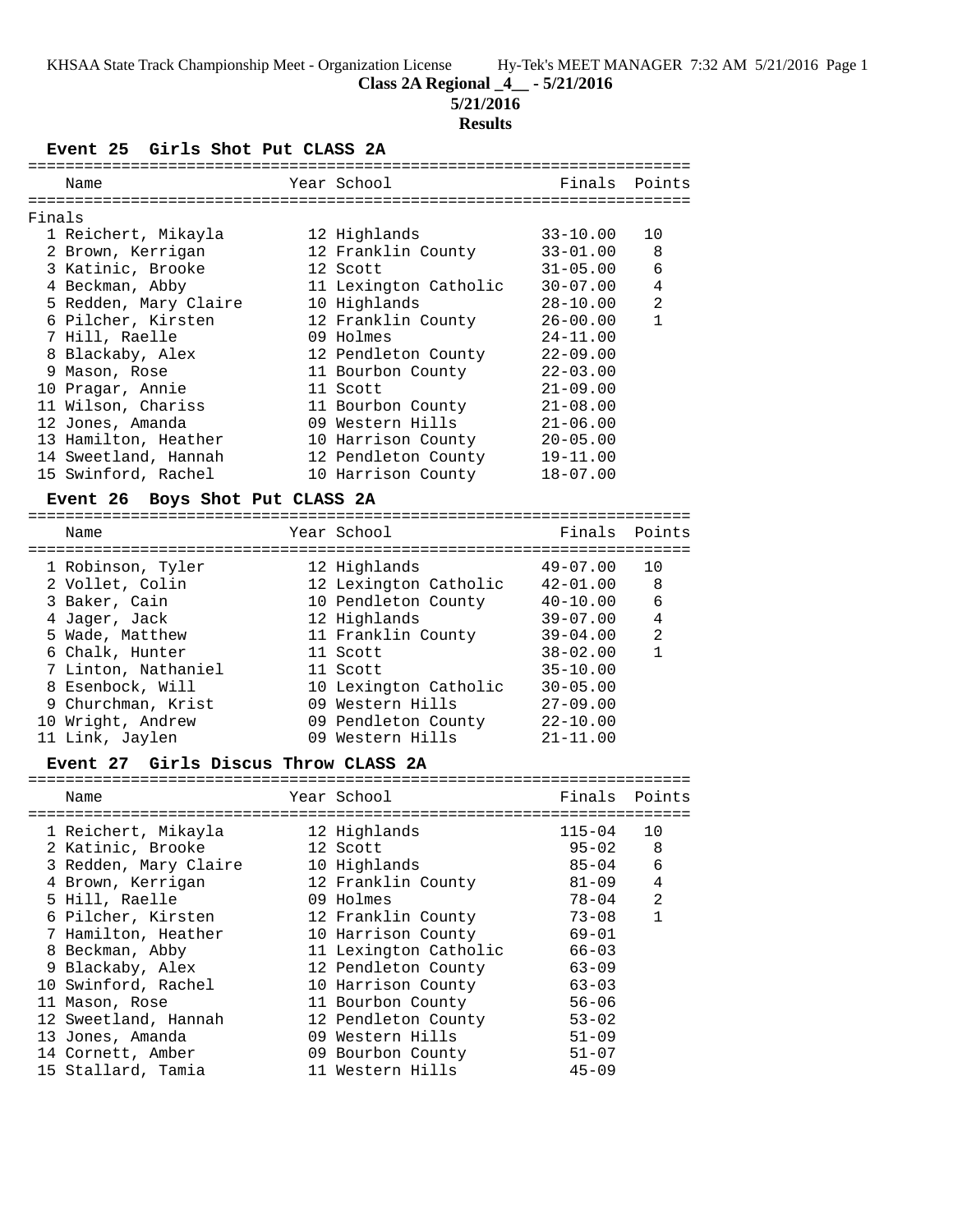**Class 2A Regional \_4\_\_ - 5/21/2016**

**5/21/2016**

### **Results**

**Event 28 Boys Discus Throw CLASS 2A**

|  | Name                   | Year School           | Finals Points |              |
|--|------------------------|-----------------------|---------------|--------------|
|  | 1 Vollet, Colin        | 12 Lexington Catholic | $121 - 05$    | 10           |
|  | 2 Wade, Matthew        | 11 Franklin County    | $118 - 07$    | 8            |
|  | 3 Brown, Brooks        | 12 Highlands          | $101 - 05$    | 6            |
|  | 4 Blankenbaker, Dakota | 12 Franklin County    | $101 - 04$    | 4            |
|  | 5 Marcum, Taylor       | 12 Bourbon County     | 88-07         | 2            |
|  | 6 Yeary, Seth          | 10 Scott              | $84 - 06$     | $\mathbf{1}$ |
|  | 7 Chalk, Hunter        | 11 Scott              | $75 - 10$     |              |
|  | 8 Churchman, Krist     | 09 Western Hills      | $70 - 05$     |              |
|  | 9 Fleharty, Daniel     | 12 Pendleton County   | $69 - 10$     |              |
|  | 10 Esenbock, Will      | 10 Lexington Catholic | 68-07         |              |
|  | 11 Wright, Andrew      | 09 Pendleton County   | $62 - 03$     |              |
|  | 12 Smith, Carson       | 08 Western Hills      | $56 - 06$     |              |
|  |                        |                       |               |              |

#### **Event 29 Girls Long Jump CLASS 2A**

=======================================================================

| Name                                                                                                                                     | Year School                                                                                                                           | Finals                                                                                                   | Points                 |
|------------------------------------------------------------------------------------------------------------------------------------------|---------------------------------------------------------------------------------------------------------------------------------------|----------------------------------------------------------------------------------------------------------|------------------------|
| 1 Jazdzewski, Maya<br>2 Hartman, Hannah<br>3 Long, Rosemanie<br>4 Hurt, Katie<br>5 Creech, Haley<br>6 Bentley, Laurin<br>7 Pragar, Annie | 10 Lexington Catholic<br>09 Highlands<br>12 Highlands<br>12 Lexington Catholic<br>10 Harrison County<br>09 Bourbon County<br>11 Scott | $14 - 10.50$<br>14-07.50<br>$14 - 02.50$<br>$13 - 10.00$<br>$13 - 07.50$<br>$13 - 04.00$<br>$11 - 09.50$ | 10<br>8<br>6<br>4<br>2 |
| 8 Penney, Ariana<br>9 Brown, Kirsten<br>10 Baxter, Anna<br>11 Kinney, Danielle                                                           | 10 Bourbon County<br>11 Scott<br>09 Pendleton County<br>09 Harrison County                                                            | $10 - 08.50$<br>$10 - 04.00$<br>$8 - 08.00$<br>$8 - 05.50$                                               |                        |

### **Event 30 Boys Long Jump CLASS 2A**

=======================================================================

| Name |                                                                                                                                                                                                                                                   | Finals                                                                                                                                                                                                                                                                         | Points       |
|------|---------------------------------------------------------------------------------------------------------------------------------------------------------------------------------------------------------------------------------------------------|--------------------------------------------------------------------------------------------------------------------------------------------------------------------------------------------------------------------------------------------------------------------------------|--------------|
|      |                                                                                                                                                                                                                                                   | 18-09.00                                                                                                                                                                                                                                                                       | 10           |
|      |                                                                                                                                                                                                                                                   | 18-07.00                                                                                                                                                                                                                                                                       | -8           |
|      |                                                                                                                                                                                                                                                   | 17-10.00                                                                                                                                                                                                                                                                       | 6            |
|      |                                                                                                                                                                                                                                                   | $17 - 00.50$                                                                                                                                                                                                                                                                   | 4            |
|      |                                                                                                                                                                                                                                                   | $16 - 08.50$                                                                                                                                                                                                                                                                   | 2            |
|      |                                                                                                                                                                                                                                                   | $16 - 03.00$                                                                                                                                                                                                                                                                   | $\mathbf{1}$ |
|      |                                                                                                                                                                                                                                                   | $16 - 02.00$                                                                                                                                                                                                                                                                   |              |
|      |                                                                                                                                                                                                                                                   | $15 - 08.00$                                                                                                                                                                                                                                                                   |              |
|      |                                                                                                                                                                                                                                                   | $15 - 07.50$                                                                                                                                                                                                                                                                   |              |
|      |                                                                                                                                                                                                                                                   | $12 - 05.50$                                                                                                                                                                                                                                                                   |              |
|      |                                                                                                                                                                                                                                                   | $12 - 05.50$                                                                                                                                                                                                                                                                   |              |
|      |                                                                                                                                                                                                                                                   | $10 - 04.50$                                                                                                                                                                                                                                                                   |              |
|      |                                                                                                                                                                                                                                                   | FOUL                                                                                                                                                                                                                                                                           |              |
|      | 1 Miller, Eric<br>2 Newby, kellen<br>3 Smoot, Ray<br>4 Hegerty, Erik<br>5 Bailey, Keegan<br>6 Duncan, Johnathon<br>7 Craig, Daniel<br>8 Green, D.J<br>9 Kelsay, Jared<br>10 Bowen, Zak<br>10 Baker, Jacob<br>12 Ritchie, Camden<br>-- Taylor, Sam | Year School<br>12 Highlands<br>12 Harrison County<br>10 Lexington Catholic<br>12 Scott<br>10 Lexington Catholic<br>11 Bourbon County<br>10 Harrison County<br>12 Western Hills<br>09 Scott<br>10 Pendleton County<br>09 Pendleton County<br>08 Franklin County<br>11 Highlands |              |

# **Event 31 Girls Triple Jump CLASS 2A**

| Name          |                   | Year School           | Finals Points |       |
|---------------|-------------------|-----------------------|---------------|-------|
|               | 1 Long, Rosemanie | 12 Highlands          | $31 - 08.00$  | ່ 1 ດ |
| 2 Hurt, Katie |                   | 12 Lexington Catholic | $30 - 03.00$  |       |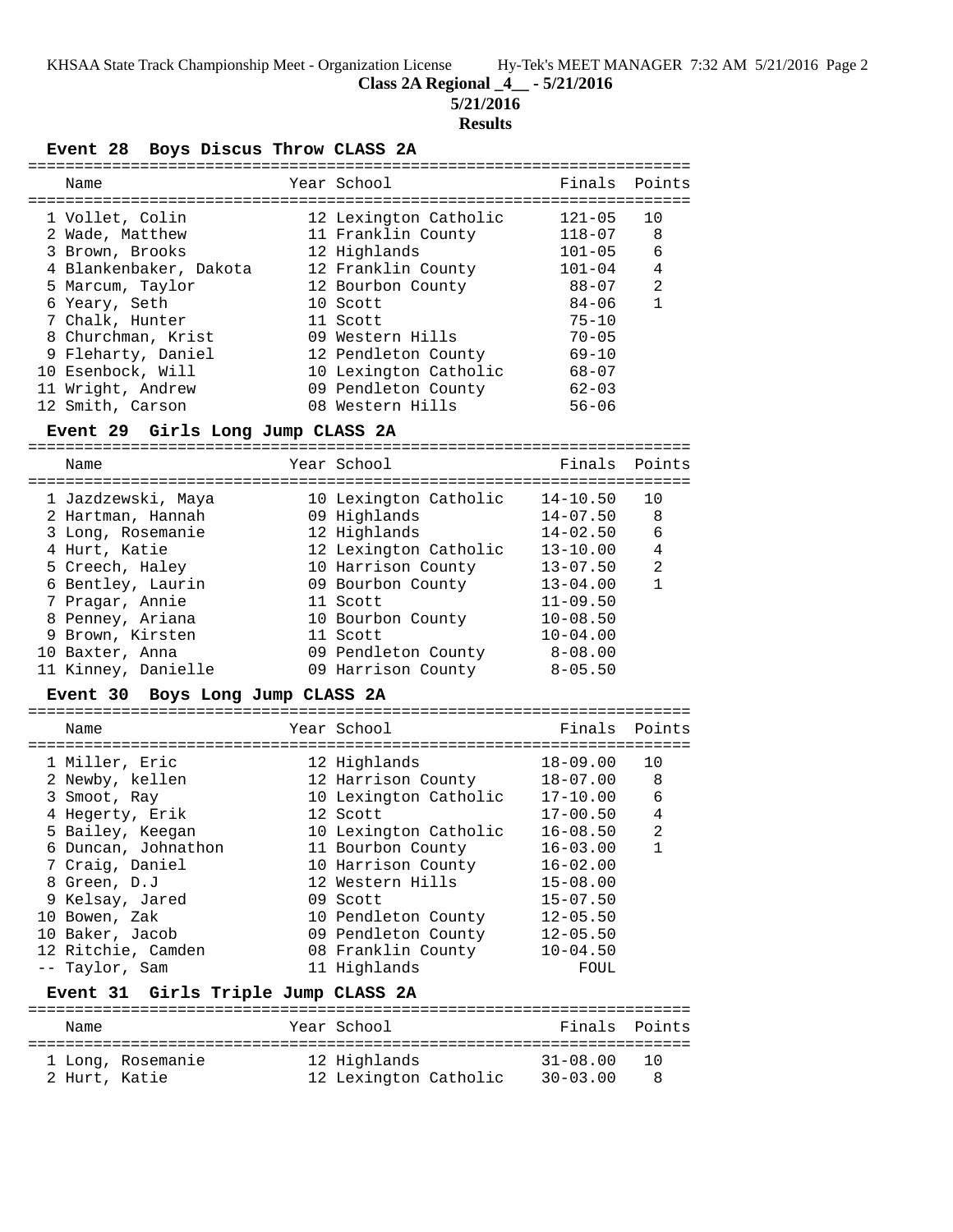**Class 2A Regional \_4\_\_ - 5/21/2016**

**5/21/2016**

#### **Results**

# **....Event 31 Girls Triple Jump CLASS 2A**

| 3 Keith, Latavia      | 10 Holmes             | $29 - 02.25$ | - 6            |
|-----------------------|-----------------------|--------------|----------------|
| 4 Hartman, Hannah     | 09 Highlands          | $28 - 00.25$ | $\overline{4}$ |
| 5 Bentley, Laurin     | 09 Bourbon County     | $27 - 11.00$ | - 2            |
| 6 Wilhite, Claire     | 12 Lexington Catholic | $27 - 09.00$ | $\overline{1}$ |
| -- Thornsburg, Brooke | 10 Scott              | FOUL         |                |

### **Event 32 Boys Triple Jump CLASS 2A**

=======================================================================

| Name                | Year School           | Finals       | Points |
|---------------------|-----------------------|--------------|--------|
| 1 Newby, kellen     | 12 Harrison County    | $39 - 01.00$ | 10     |
| 2 Miller, Eric      | 12 Highlands          | $38 - 04.50$ | 8      |
| 3 Youngworth, Cole  | 12 Lexington Catholic | $35 - 11.75$ | 6      |
| 4 Rust, Connor      | 08 Highlands          | $34 - 08.50$ | 4      |
| 5 Harless, Austin   | 11 Harrison County    | $34 - 02.25$ | 2      |
| 6 Smoot, Ray        | 10 Lexington Catholic | $33 - 10.50$ | 1      |
| 7 Hegerty, Erik     | 12 Scott              | $30 - 10.75$ |        |
| 8 Pennington, Logan | 10 Pendleton County   | $30 - 04.50$ |        |
| 9 Bowen, Zak        | 10 Pendleton County   | $26 - 05.75$ |        |

## **Event 33 Girls High Jump CLASS 2A**

======================================================================= Name Year School Finals Points =======================================================================

| 1 Kallemeyer, Holly | 12 Scott              | $4 - 06.00$  | 10             |
|---------------------|-----------------------|--------------|----------------|
| 2 Hurt, Katie       | 12 Lexington Catholic | $J4 - 06.00$ | 7              |
| 2 Secrist, Summer   | 09 Scott              | $J4 - 06.00$ | 7              |
| 4 Hall, Bailey      | 08 Highlands          | $J4 - 06.00$ | $\overline{4}$ |
| 5 Whitaker, Katelyn | 09 Bourbon County     | $4 - 02.00$  | $\mathfrak{D}$ |
| 6 McCauley, Gema    | 09 Harrison County    | $4 - 00.00$  |                |
| -- Kappesser, Joy   | 10 Highlands          | NΗ           |                |
| -- Shrout, Courtney | 09 Harrison County    | ΝH           |                |
|                     |                       |              |                |

## **Event 34 Boys High Jump CLASS 2A**

| Name              | Year School           | Finals Points |                |
|-------------------|-----------------------|---------------|----------------|
| 1 Gilbert, Kyler  | 12 Bourbon County     | $5 - 08.00$   | ີ 1 ດ          |
| 2 Pulsfort, Jared | 11 Highlands          | $5 - 06.00$   | -8             |
| 3 Bailey, Keegan  | 10 Lexington Catholic | $5 - 04.00$   | 6              |
| 4 Stephenson, Ben | 12 Scott              | $5 - 00.00$   | $\overline{4}$ |
| -- Seals, Thurman | 11 Western Hills      | ΝH            |                |
| -- Perry, Brant   | 12 Lexington Catholic | ΝH            |                |

### **Event 35 Girls Pole Vault CLASS 2A**

| Name                                                                         | Year School                                                                 | Finals Points                                   |                  |
|------------------------------------------------------------------------------|-----------------------------------------------------------------------------|-------------------------------------------------|------------------|
| 1 Mangold, Camille<br>2 Creech, Haley<br>3 Ison, Isabelle<br>-- Fecher, Lara | 12 Lexington Catholic<br>10 Harrison County<br>11 Highlands<br>08 Highlands | $10 - 06.00$<br>$7 - 06.00$<br>$J7-06.00$<br>ΝH | - 1 O<br>8<br>-6 |